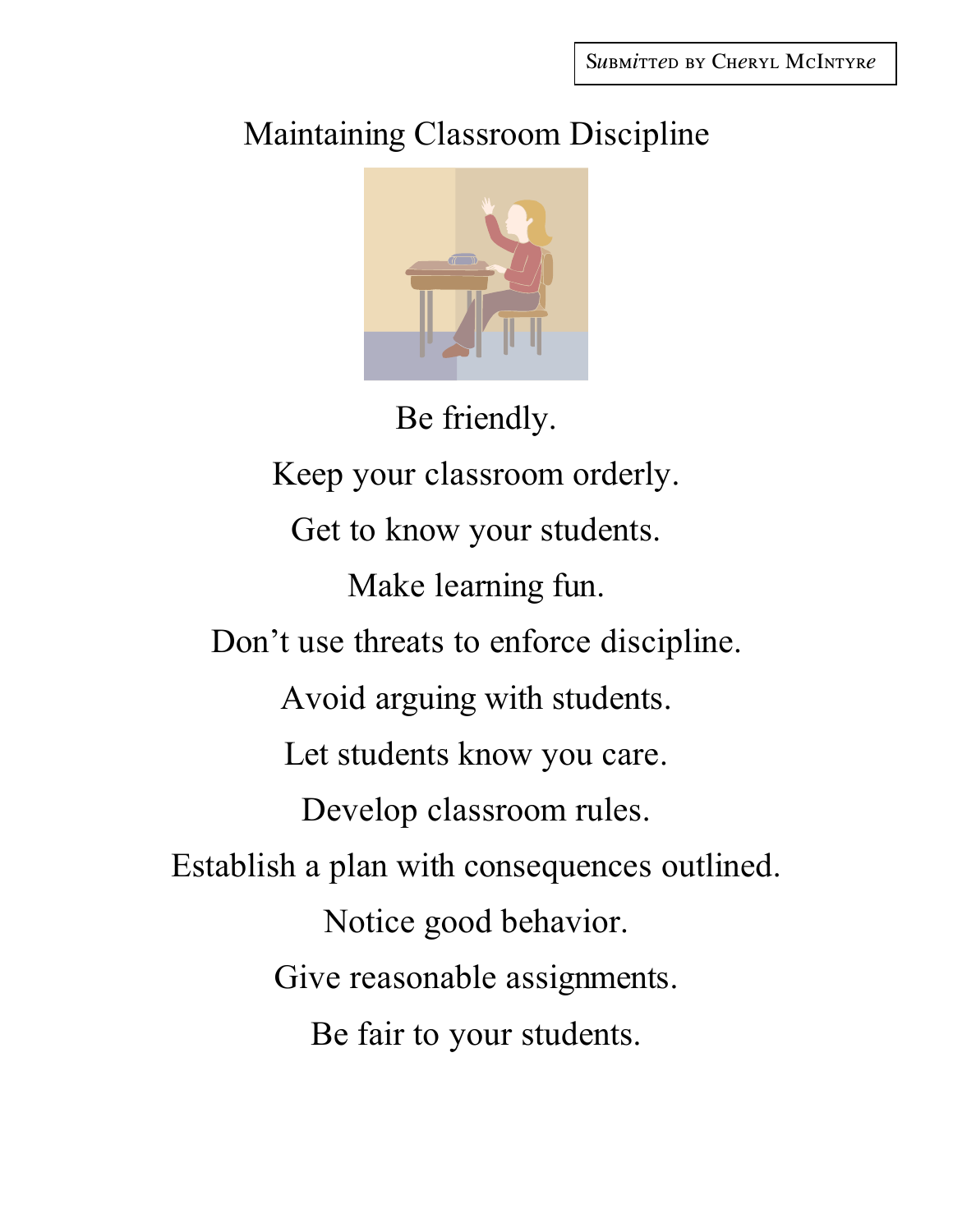

# **Asking Effective Questions**

**Establish an expectation that all questions require a response.**

**Teach students what constitutes an appropriate response for various types of questions.**

**Use brief questions using specific language.**

**Avoid yes or no questions that encourage guessing.**

**Ask…pause… call on individuals.**

**Increase the waiting time for more complete or correct answers. Students need time to think and formulate answers correctly.**

**Provide feedback for student responses.**

**Incorporate the student response when restating the response.**

**Encourage multiple responses from the class.**

**Use questions that allow students at various levels to respond throughout the class period.**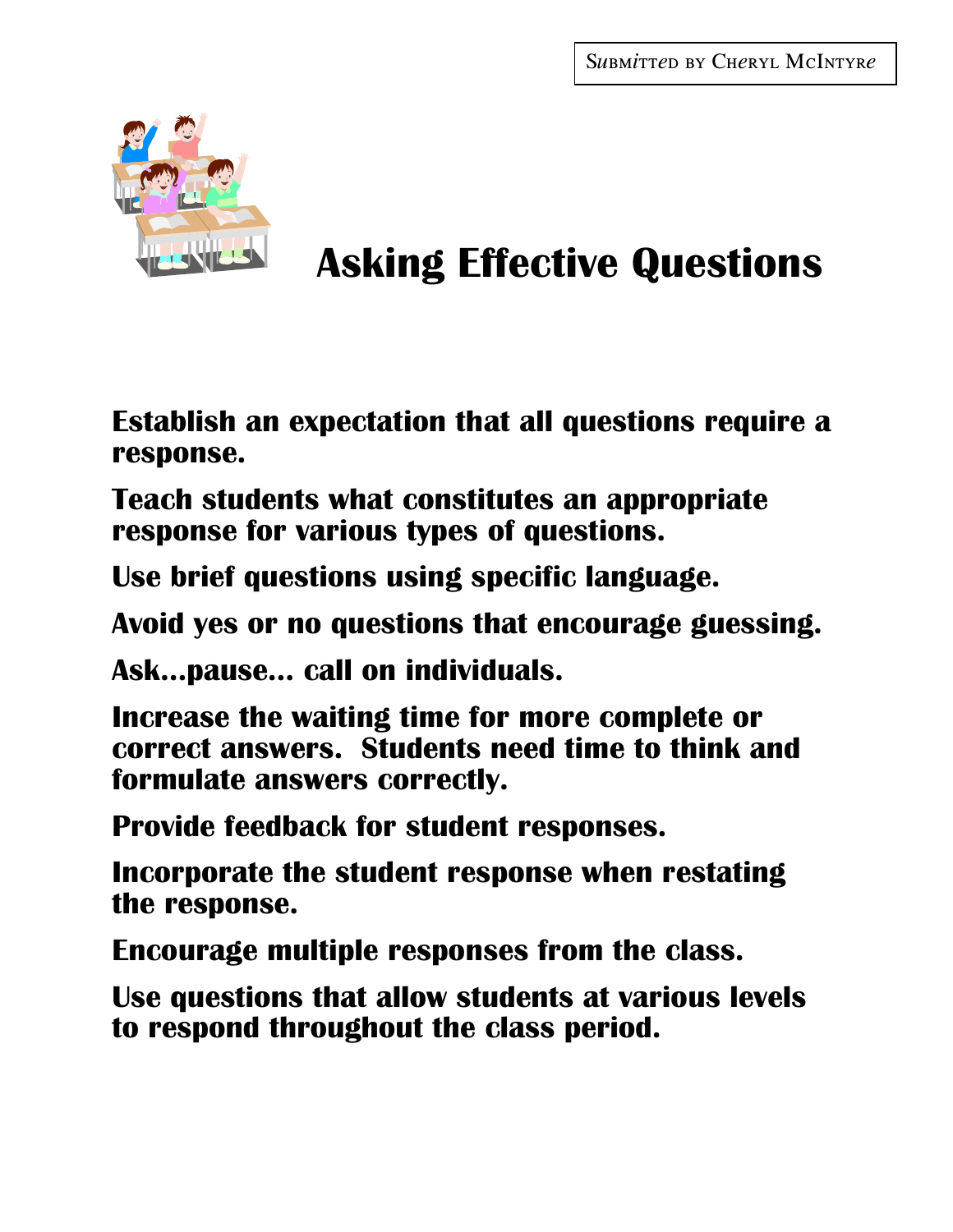

# *Communication Tips*

## **Email**

\*Ask parents for **email** addresses at the beginning of the year.

\*Save as an individual address and in a group address.

\*Communicate the little accomplishments and concerns.

\*Keep emails short and concise.

\*Reread your note before sending. Check for misinterpretations.

\*Send out newsletters to all parents.

\*Use face-to-face conversations or phone call for serious concerns.

### **Phone calls**

\*Develop a checklist for **phone calls**.

\*Identify yourself and make sure you are talking to the legal guardian or parent.

\*Explain why you are calling.

\* If you are calling with a problem, state it clearly. Discuss the behaviors that need attention.

\*Give possible solutions to the problem.

\*Listen to parents for additional information and suggestions.

\*End the call politely.

\*Let parents know when and how they can contact you.

\*Document the phone call and include it student files.

**Written Communication** can be used on a regular basis to keep parents informed.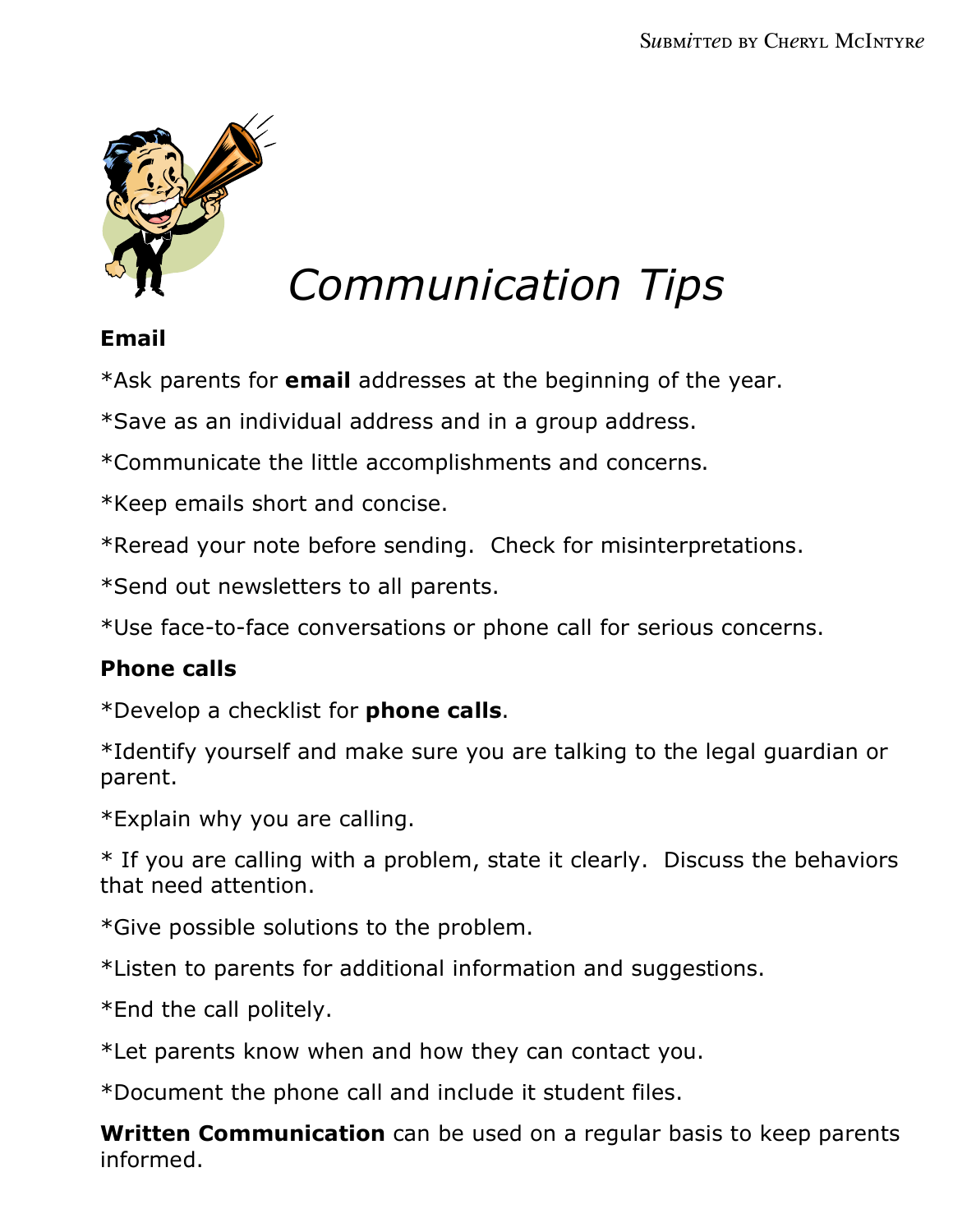# Music Classroom Survival Tips

SUBMITTED BY CHERYL MCINTYRE

Choose music that is not so difficult but will be fulfilling to rehearse first. They need to experience musical success early.

Locate programs from previous concerts to determine expected difficulty levels and types of repertoire the group is capable of performing.

Take time to inspect the music inventory before school begins.

Set the calendar for the year. Inform students and parents about all dates at the beginning of the year.

Choose concert attire early in the year and inform students and parents.

Decide how daily routines will look: seating chart, attendance, music distribution

Determine policies for performance and absences.

Decide what the consequences of misbehaviors in your classroom will be. Be sure they are line with district expectations.

Arrange piano tunings at appropriate times during the year.

Be prepared to "sell" each piece by exploring text, giving background information about the composer, highlighting rhythmic, melodic, or harmonic aspects of the piece.

Think before you speak.

Get plenty of rest and water.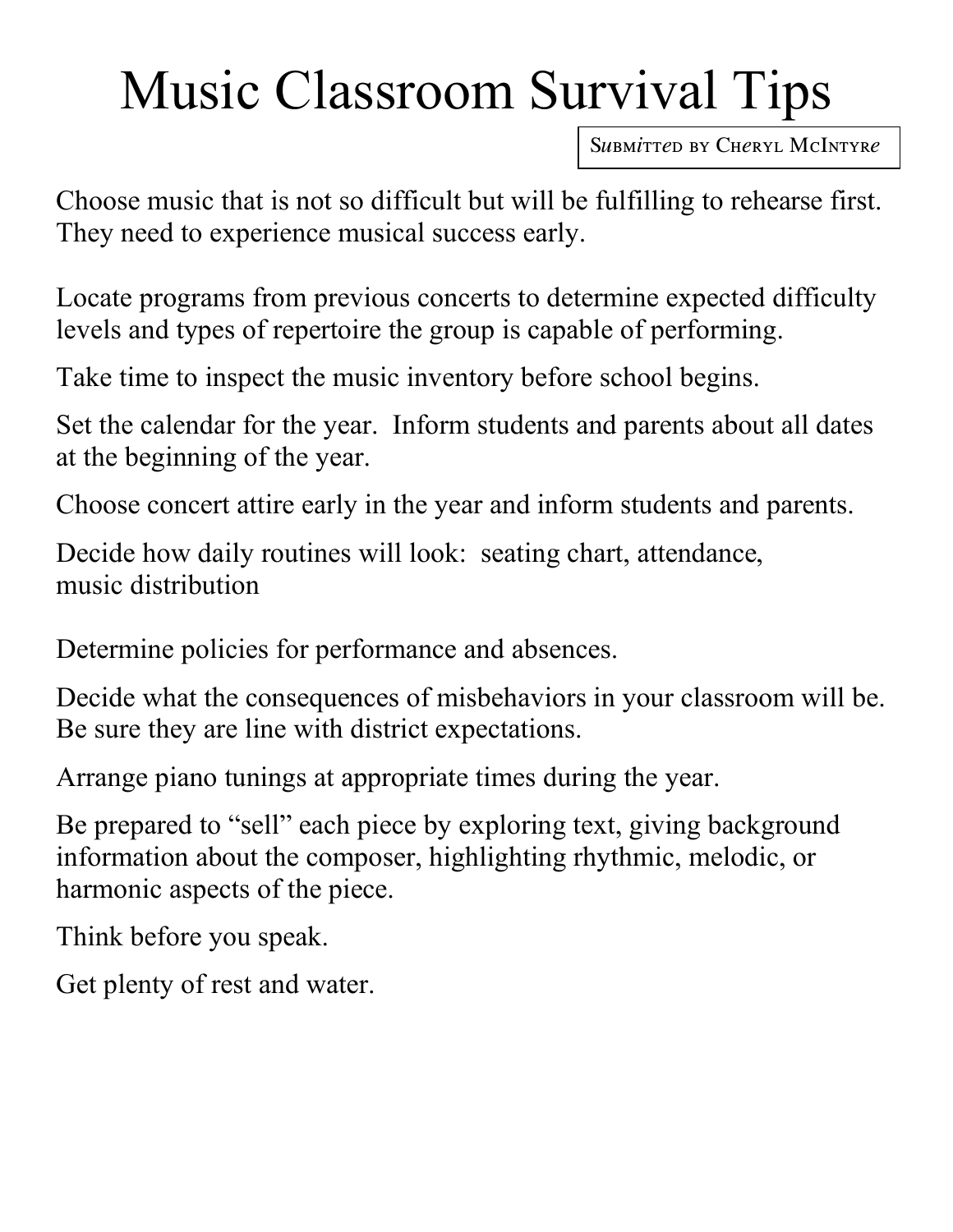## **CLASSROOM MANAGEMENT**

I have always wished that I'd had more guidance in classroom management before I began my teaching career. I still consider it a major issue for anyone entering the field today. What a difference it would have made in my first year of teaching!! I would like to share some of my own thoughts with you concerning this area. It is a never ending concern that you will always deal with as long as you remain in the classroom. Strategies will change over the years, as will the demands of the classroom, and we all need to stay current in this area.

The general music classroom is a unique setting. Usually, there are no desks for the students to sit in to hold them in their own space, and they have nothing in their hands to keep them occupied. Even the band teachers have an advantage over us as their students have an instrument to stay focused on. And quite often, students tend to have the attitude that the music room doesn't need to be as structured as the regular classroom they have just left. Beginning/New teachers need to do extensive research *before* the start of the school year regarding management/discipline methods that can be employed in the classroom. MENC has several publications available for members/nonmembers concerning management. Decide which method would fit your teaching style, be thoroughly familiar with its workings, and use it from *day one*. Be consistent in its use. Also, don't be afraid to visit with your principal about their school's behavior policy. For instance, the current system I teach in has what they call "Communication Slips". These are pre-printed forms that have various issues listed that can be marked with a check and sent home for the parents to sign and return, keeping them informed of what's happening at school.

Years ago, I was attending a music workshop, and the leader gave us this suggestion—have as few rules as possible in your classroom, and keep them visibly posted at all times. These are the four that I have come to consider as highest priority in my classroom:

- 0. Everything we do in music class, we do TOGETHER (you must participate)
- 0. Stay in your own space
- 0. Only one person speaks at a time
- 0. Do not touch or play instruments until you have permission from the teacher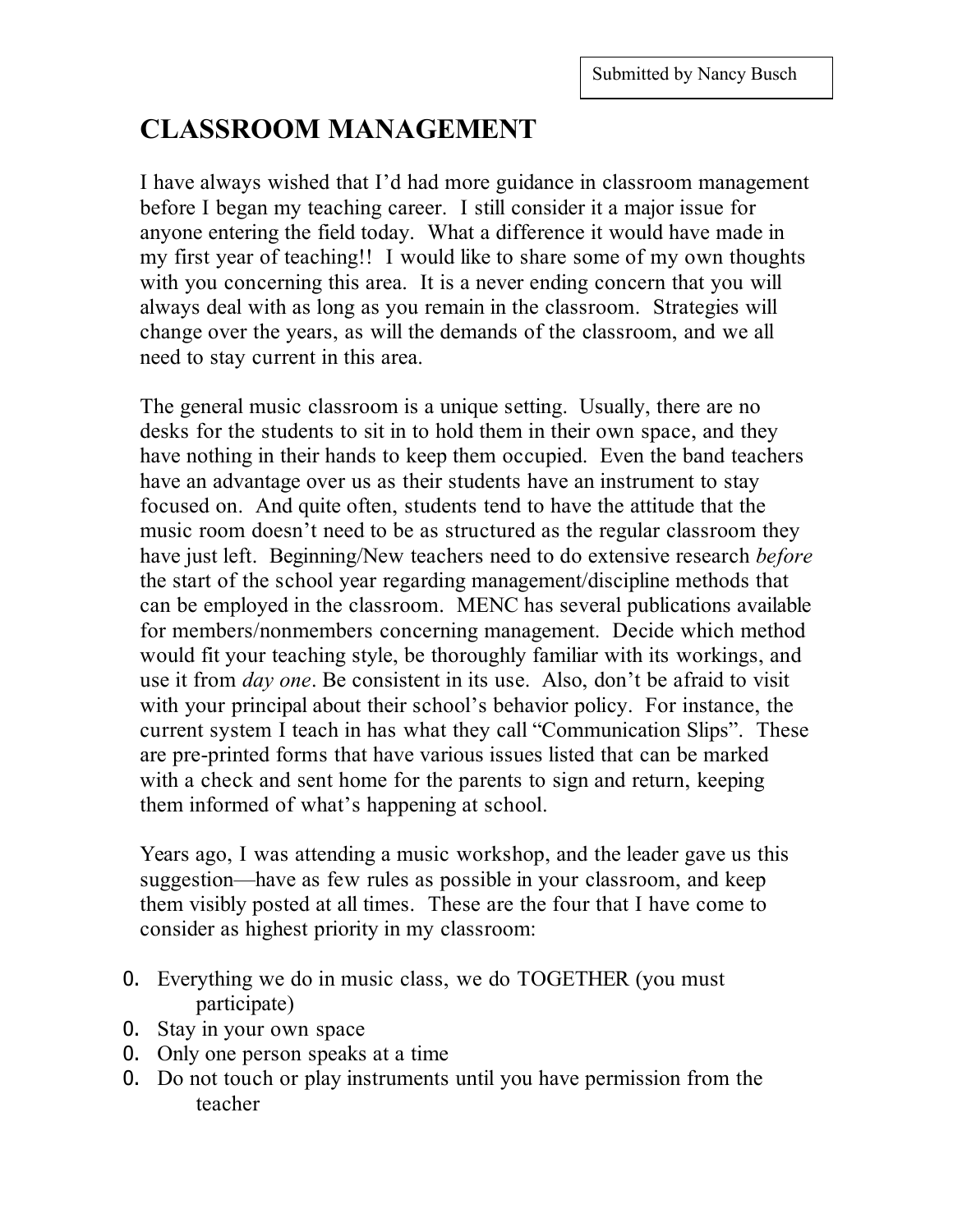#### **Random thoughts on how to survive as a music teacher Submitted by Linda Green, Sioux Falls Public Schools**

Kids need:

- 1) consistency in all areas
- 2) clear, concise directions
- 3) compassion and kindness

Students must know you respect them and expect them to succeed.

Students will live up or down to whatever your expectations are of them.

A good teacher is not the sage on the stage, but the guide on the side.

Learn the very subtle art of motivation with humor. It is a very powerful motivator.

Never, never, never use sarcasm. It only creates an atmosphere of antagonism.

The pacing of your speech and of the lesson is very important. Too fast and they won't understand; too slow and they will be bored. The correct speed is different with every lesson every day. You will learn how to " read" the students and their response to you, although that is a difficult and vague thing sometimes.

Allow yourself to get to know your students by the little things that make each of them unique. Everyone needs to know they have special gifts to offer the group.

If you don't allow yourself to fail (and quite miserably sometimes) you will never learn the wonderful feeling of success.

Success isn't permanent and failure isn't final. Remind yourself of this often.

Take risks, but think through them first if you can. Plan ahead of time how you will handle the challenges that will arise.

Good lesson plans teach to all the learning styles, but they don't have to teach to them all in every part of every lesson. Don't run a well-paced lesson into the ground by covering all the bases and boring the class.

Learn when to stop talking and allow the learning/teaching to soak in. Sometimes to best teaching moment is the silent space when the teacher closes their mouth and lets the learner process the lesson objectives. Realize that "teacher talk time" isn't always best learning time for students.

Always have a "bag of tricks" ready so any lesson can have a Plan B. Anything, truly anything, can happen during class. Fire alarms, students getting sick, seizures, a lost CD, a spider on the floor, broken recorders, a broken copy machine, you name it, it will happen to you when you least expect it.

 Music, by its very nature, appeals to the higher intelligences and makes it easier for the learner to tie the "loose ends" of learning together. Learn how to use this to your best teaching advantage.

Don't pass up the chance to "feed the souls" of your students by giving them music to sing and play that will allow them to see, feel, or hear beauty. Every age level needs to interact with the affective domain within themselves.

I've always thought one of the best parts of teaching is that everyday is different. When you think you're bored and having just another same old day, something happens to make it more interesting.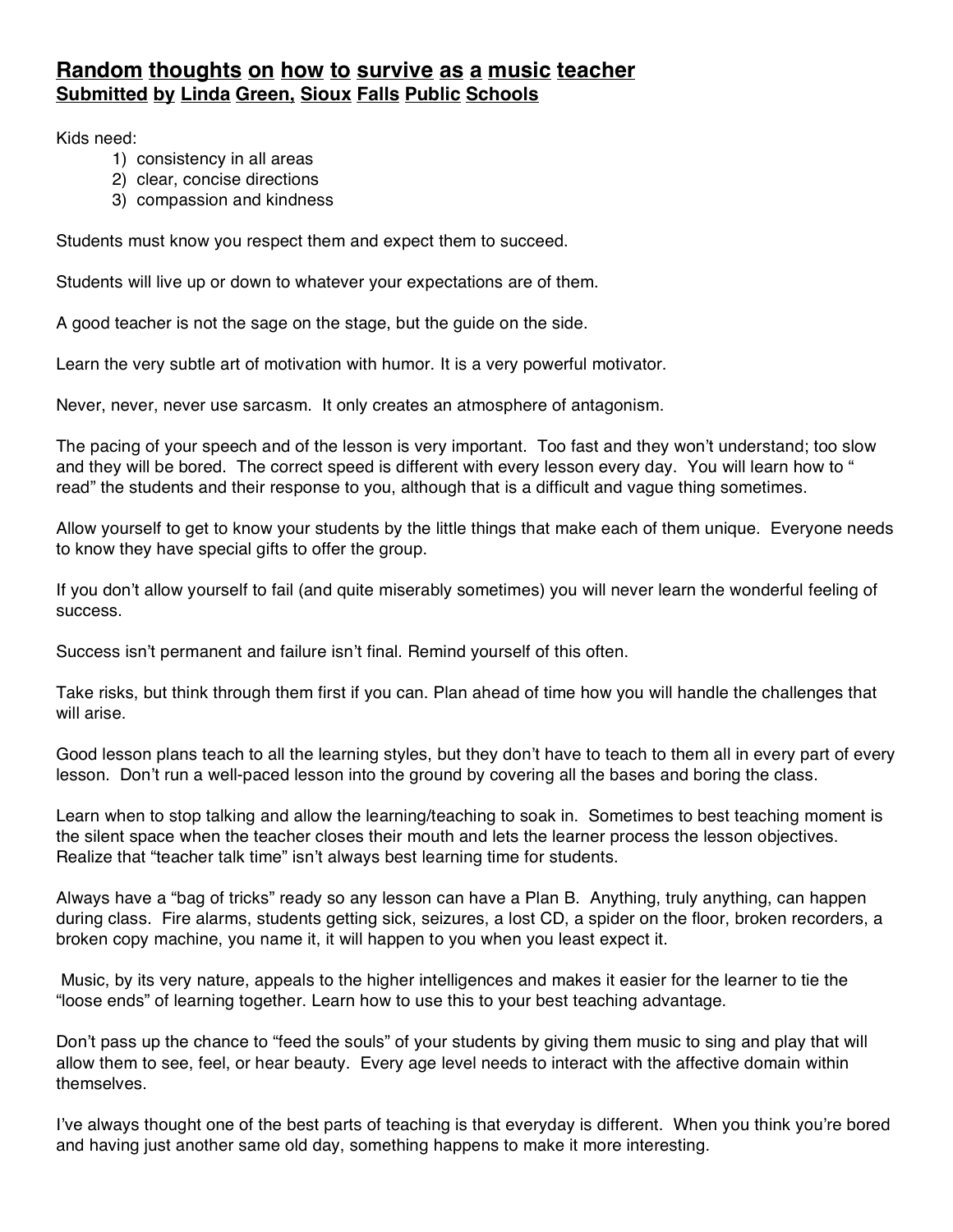Before you open your mouth in anger at a child, think about one good thing you can say about them. (This is sometimes tremendously difficult.) Words of thoughtfulness can hit deeper than anything else. Try to see things from their perspective and you might find an ally instead of an enemy.

Sometimes there is no other recourse than to send a child to the principal's office. Don't take it as the ultimate failure, but do examine why the situation happened and what you might have done differently. But don't end the altercation there. Make contact with the parents by having the child talk to them with you. This sends a more positive message than the alternatives.

Don't pass up the opportunity to give a child specific praise. It takes only seconds of your time and can give a child hope for a lifetime. The risk-return rate for that investment is too good to pass up.

Take every opportunity to tell parents what is good about their child. They need the encouragement and you will have an ally when the rough times come.

Learn to work a crowd and learn to think on your feet.

Save your voice and sanity by maintaining your health. Defend your quiet time to the utmost. Learn to restore yourself in healthy, positive ways. Teaching is hard, hard work, and musicians, by their very nature, overextend themselves and try to be all things to all people.

Learn to say NO.

Try to remember to look into the eyes of every student when they are with you. They will know you care about them individually when they know you have made an effort to seek them out.

Remember that within every student lives an adult who will someday grow up and have vivid memories of you first as a person and then as a teacher.

Because we work with voices, we are teachers who work closer to the heart than any other teacher.

A person's voice is indescribably precious to them. Even if it is not what we might label a "good" voice, it is what that person uses to express themselves to the world. By nurturing whatever voice they share with us, we are giving them additional means of interacting with others.

Keep in mind that even the quiet people need to be heard.

God put the larynx in between the head and the heart so we would have to use both to sing.

Life in a school building is simply no good if you don't have respect for your principal, friendships with your coworkers, and appreciation for you students. If the fit between you and your job isn't right, keep looking for a correct one.

They don't care how much you know until they know how much you care.

Be gentle with yourself when you need to be.

Did you ever think this job could be so exhausting? Did you ever think it would be this much fun?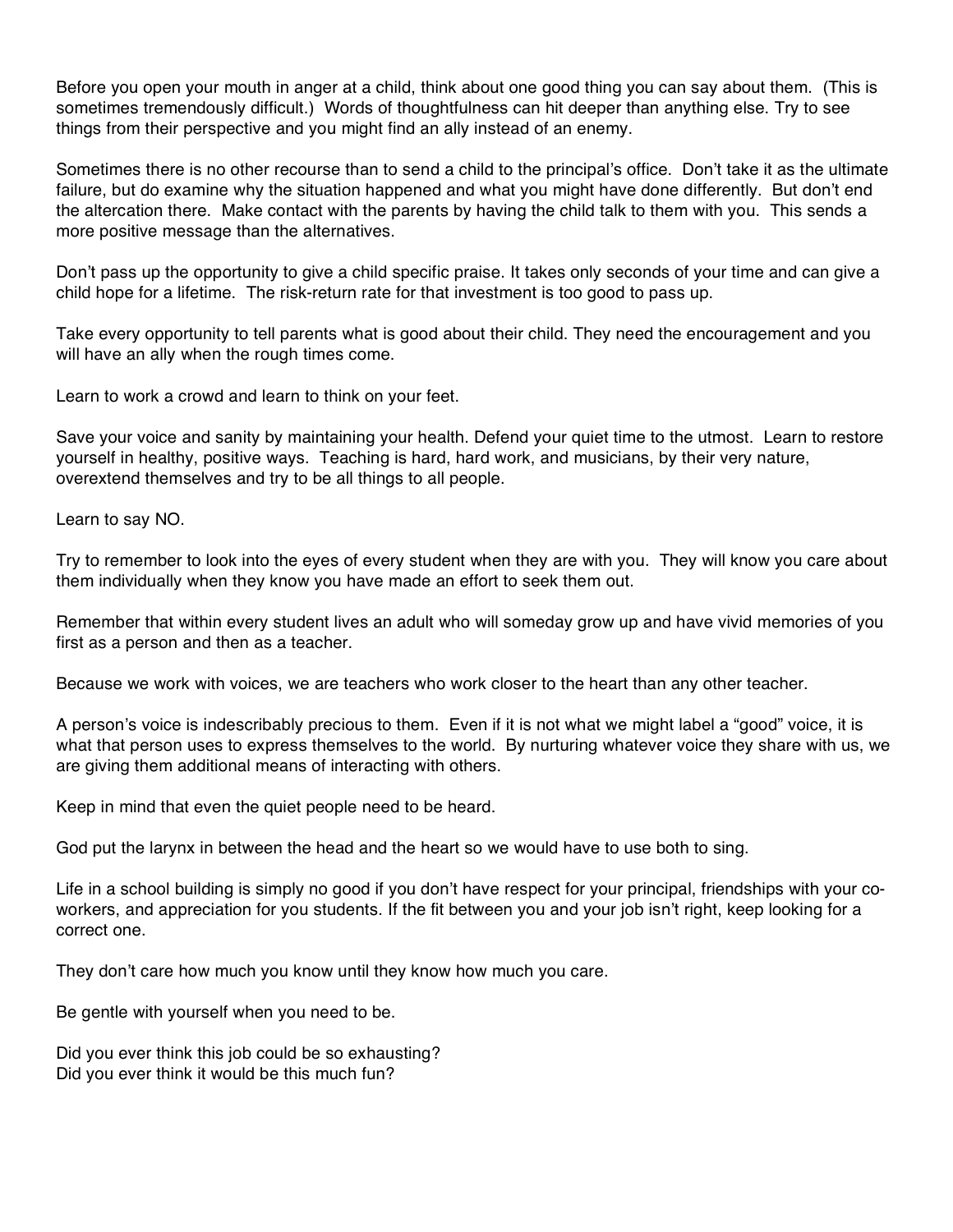DGF High School Teaching Tips February 2008

1. When working with a student who has difficult behavior, it is important to give that student a clean start every day. Don't carry over behavior issues from the previous day. It's import to start fresh, and be happy to see them even if you have to fake it.

2. Only one unnecessary question per day/per class period is allowed. An example of an unneccary question would be: " What page are we on?" Questions such as: " Why is it only a half step and not a whole step? "would be a NECESSARY question.

3. My newest organizational tip is to color code the worksheets/hand outs for each choir. At Semester time, I was driven crazy by all white hand-outs, reviews, test, etc. Concert Choir is green. $9^{th}$  grade choir is yellow. (Go Bison). And Guitar Class is orange.

4, Downtime Activity – I put two words on the board (storm caused, team rode, dogs barked, etc.), and the students add adverbs, adjectives, phrases, causes, etc. to make an expanded sentence.

#### **5. STUDENT MOTIVATION**

It seems more students today are living in the present and think of their future as tomorrow or next week. Without instant gratification for their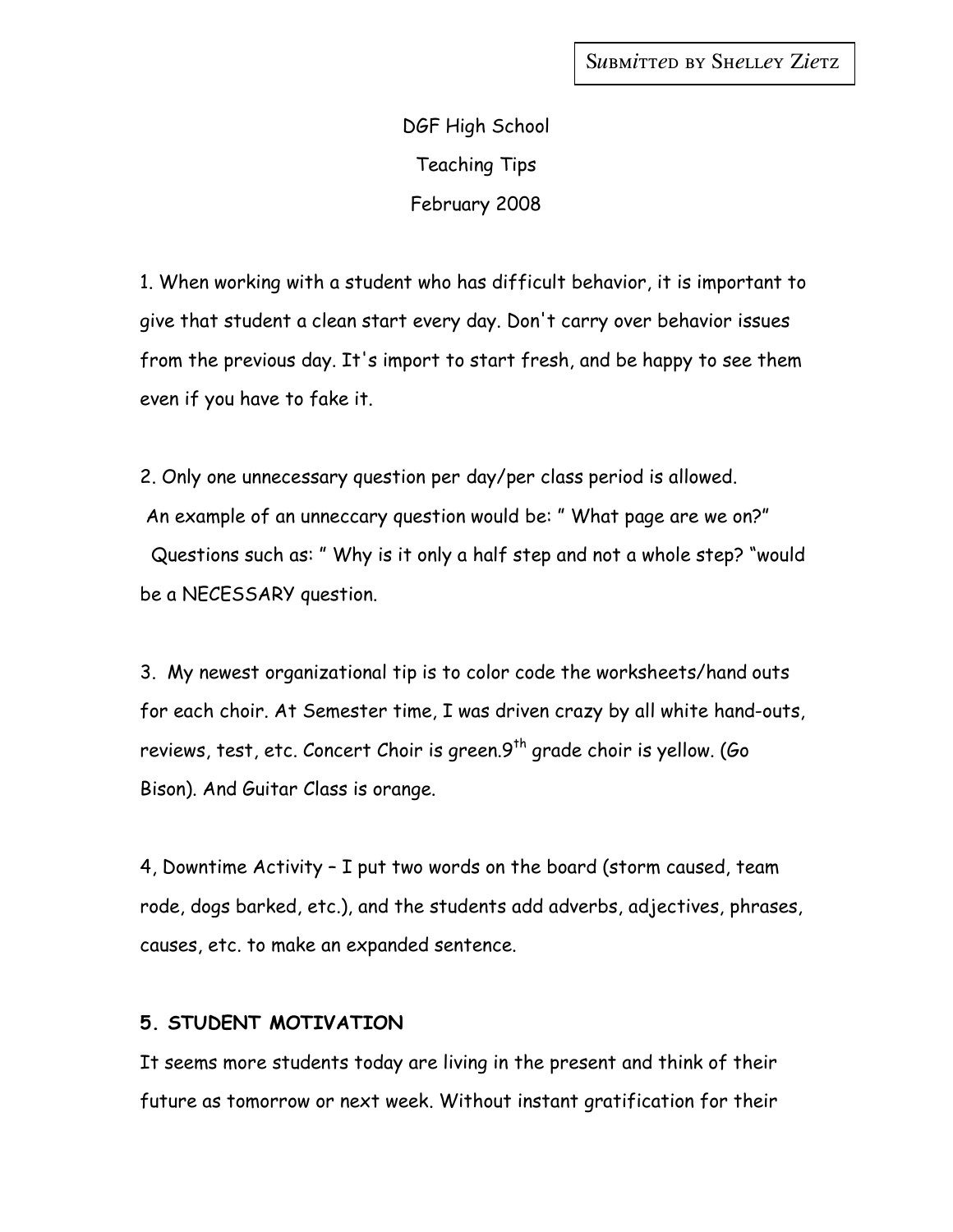efforts fewer students seem to be self-motivated to strive to do well in school. These same students however, often have very high quality-of-life expectations when they enter the world of work or begin a profession. It appears that many students have missed the link between educational success and career success.

A significant part of my discipline involves career exploration. I have found that student participation/motivation is enhanced by sharing observations of a brighter glimpse of their future more so than the gloom and doom associated with failure. Students often set high expectations or lofty goals for their futures. In my classroom I can provide **positive** and **realistic** outcomes to encourage students to begin to work and strive for higher academic achievement to reach their goals. A student's dreams can be our biggest ally in realizing student motivation.

#### **6. Word of the Day**

Each day we review a vocabulary word relevant to what is happening in the student's environment. For instance, tomorrow's word is - caucus. We go over the definition and use it in a sentence. The students have a notebook for new vocabulary words. After discussion, they write a sentence using the word of the day. The last week of the month, we review all the words for that month.

7. Classroom management: Keep students engaged in work – no down time where they can cause discipline problems. Have a small core set of rules for behavior and stick to them. Be consistent and fair.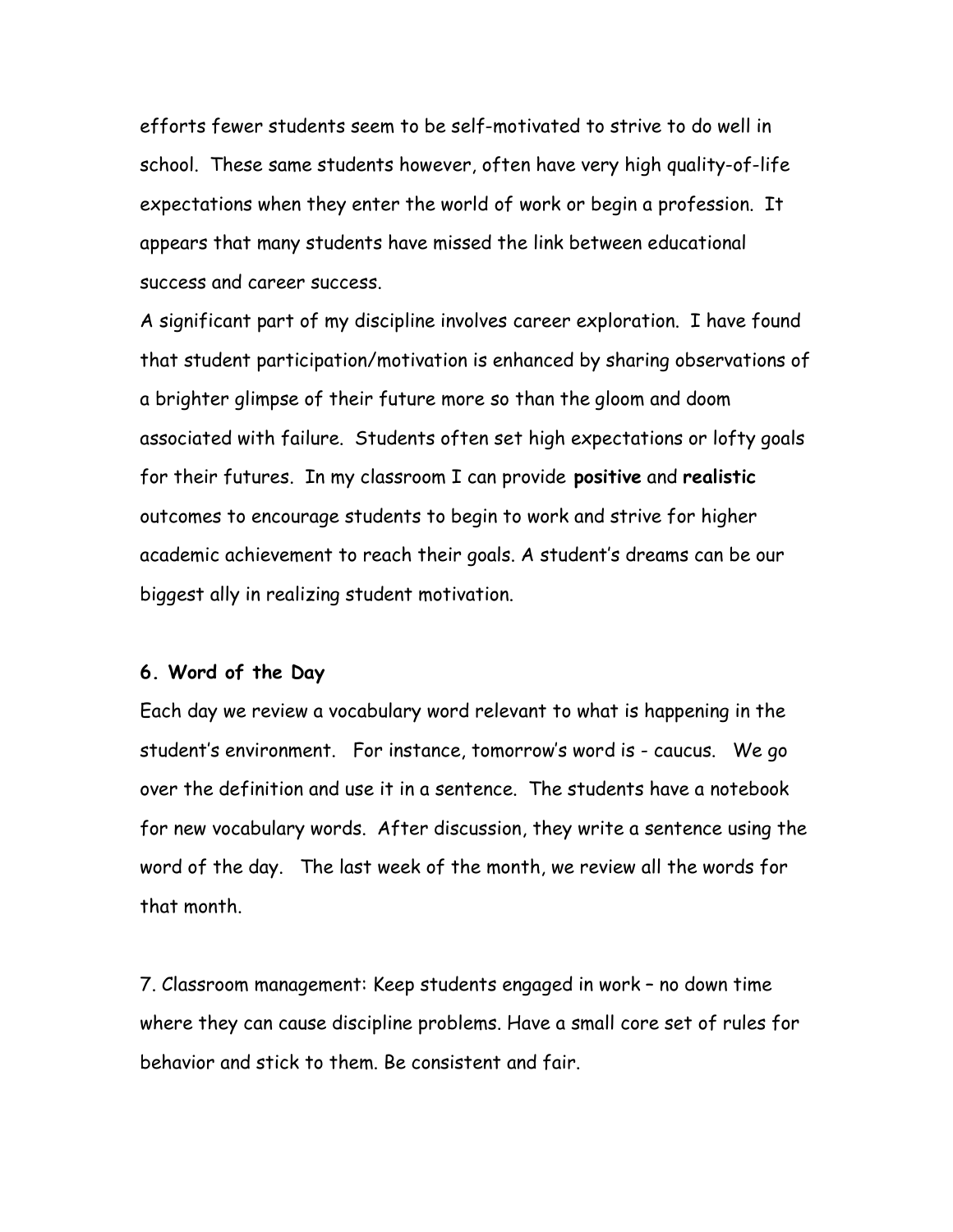8. When having a whole class discussion, I have the students raise their hands and call on each other (rather than being called on by me). Students actually listen to each other (!!), and I can facilitate, rather than dictate, the conversation.

#### **9. NOTEBOOK/JOURNAL**

- **GOAL(S):** A. Reasons for using a notebook.
	- B. Writing skill.
	- C. Grading method.
	- D. Study guide.
	- E. **MOST IMPORTANT –** Develop an understanding of the importance of personal health and life skills.

#### **REQUIREMENTS:**

A. Thumbprint – each notebook will have the students thumbprint stamped in it. The thumbprint shows the individual uniqueness

of ones self.

- B. Notebook entries weekly activities.
	- 1. Monday's log **Health Attitude.** Each student will write a poem, dream, or statement about what they are pleased or unhappy about in daily health behaviors.
	- 2. Friday's log **Health Goal.** Each student will write about a health skill that they have learned through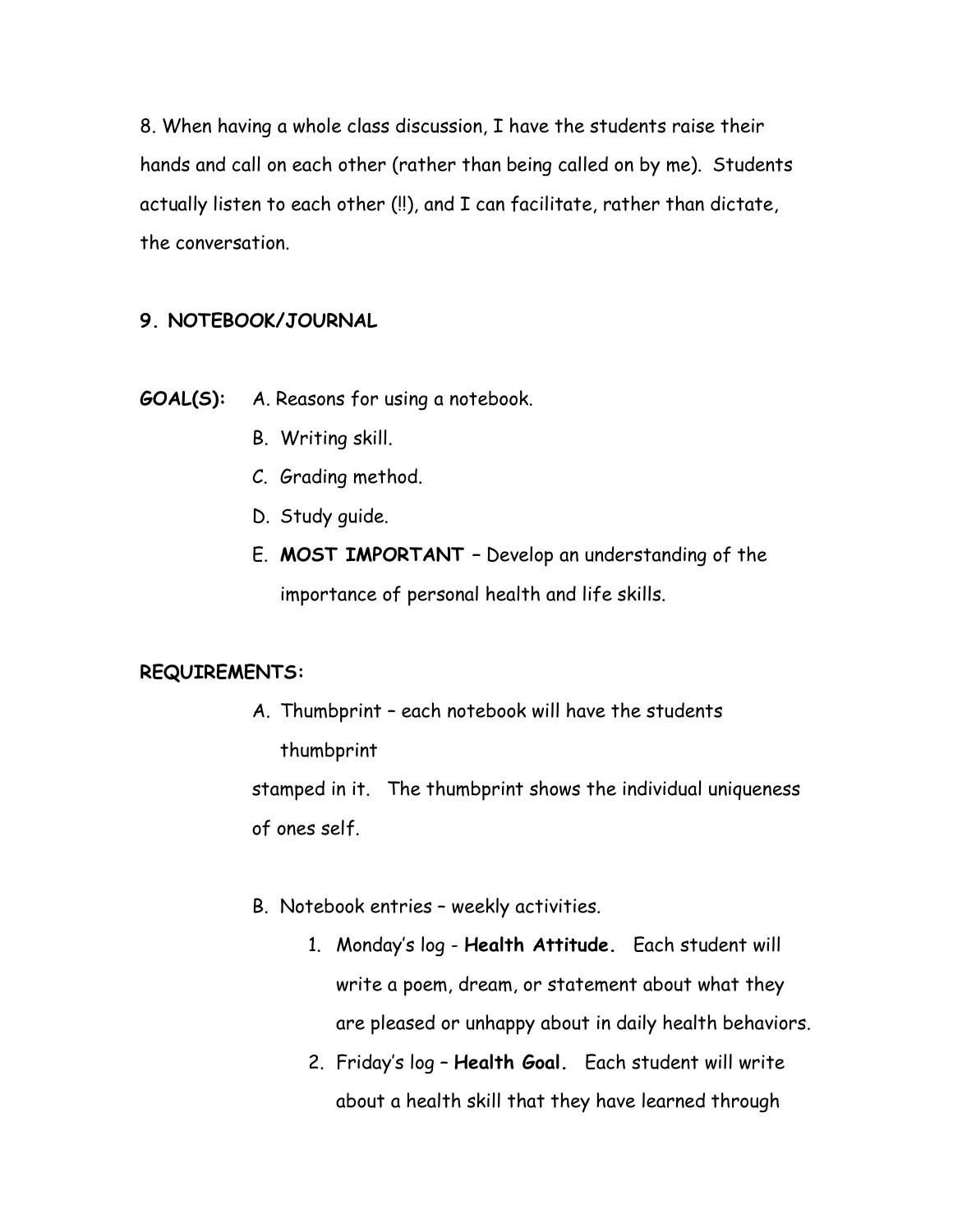out the week that needs to be changed, worked on, or added to health behaviors they already have.

C. Notebook – strive to make sure that students use their notebook for daily note taking for class and follow the goals stated for its usage.

10. Schedule time to spend working with/learning the new technology (and even the old technology!). It has the capability to make you more efficient! The key is to write the training into your schedule. Opportunities that I am aware of include attending one of the monthly training sessions (dates and topics are sent out via email), or taking advantage of one-on-one training that has been offered in the past. Simply taking 5-10 minutes and using the "Help" on a program can also answer many questions you may have. Beth is also very helpful if you call her and ask a question (sorry Beth...)! Once you have the training, practice, practice, and file those helpful handouts in a technology binder!

11. I have a cup with tongue depressors in it . . . on each stick I have written the essential items which they need to bring with them to class each day [covered textbook, pen & pencil, AR book, notebook . . .] Students are responsible for reminding me to draw sticks during the class period [or they don't get the points] . . .

I spot them 220 [5 points a day] daily points at the beginning of the quarter . . . If they don't have the item drawn, they lose 5 points . . . they lose an additional 5 points for tardies, bad behaviors . . .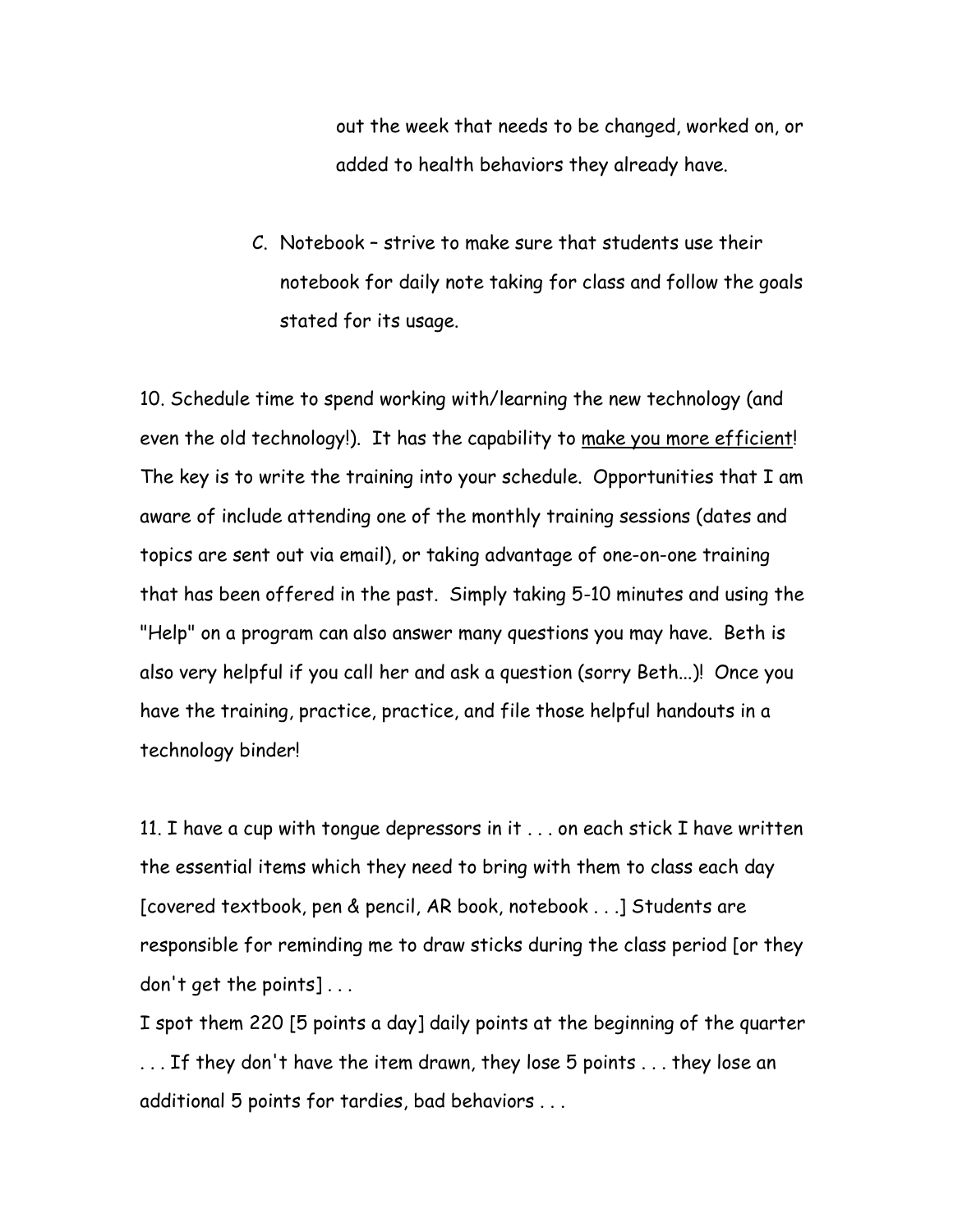3rd & 4th quarter =  $3$  points a day ...

My daily points are only 15% of the final grade so it doesn't actually make a big negative difference but for those kids who are responsible on a regular basis . . . it helps to "round" their grade up at the end of the quarter when they are scrambling for extra credit points.

**12.Routine…** the kids know that general routine each day… therefore they know whether I am here or not what format each day will bring… Accountability…they are always responsible for themselves… without exception…

Leaders…putting them in leadership roles…choosing teams, explaining rules Jean Lopez

13. For test reviews, I either create a Jeopardy board in PowerPoint or I use the on-line review games on a website that come with my textbooks. I use the "Eggspert" buzzer (for up to 6 players) so I don't have to rely on me to call on the first raised hand I see. I can either take 6 students at a time to read review questions while the rest of the class reviews questions online individually or in pairs OR put students in 3 teams and review all at once. Beth Tollefson

14. Some of the students I work with like to create control battles which creates a stressful classroom environment. I try and give my students choices within limits. According to Jim Fay and David Funk's Teaching with Love & Logic, "Offering many tiny choices to students sets up an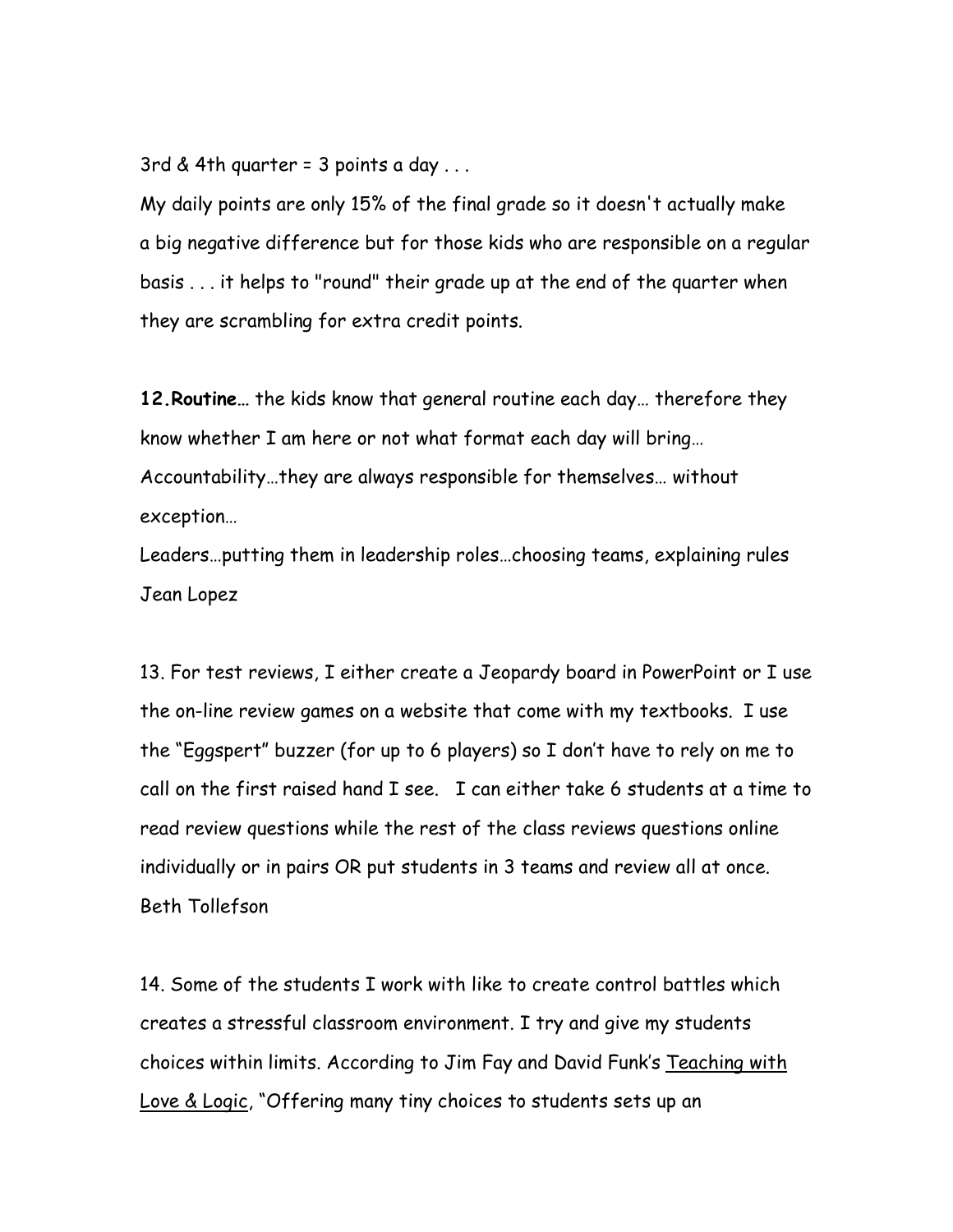environment in which students feel a sense of healthy control, which makes them less likely to be defiant or resistive."

Here are some examples of choices:

"Would you rather study in a group or by yourself?"

"You may choose to journal first or get started on your reading."

"Would you like to choose your partner today, or should I choose for you?" "Would you like to call you parent and let them know what happened, or should I call you parent?"

"You can read your book in your seat, or you can get comfortable around the classroom."

15. For my ninth-grade Geography classes, I use the first five minutes of the period for daily writing. Topics are either germane to what we are studying (What do you like best about living in a humid continental climate?) or based on current events (Are you as excited about Hillary Clinton becoming president as I am?). I do this because freshmen have the MCA writing test in the spring and this allows them a little time every day to practice their writing (remember, teaching reading and writing isn't just the English Department's job!!). During this time I take attendance and check in

16. Rubistar – find this site on the Internet. The site is for designing rubrics to help in grading. For those types of assignments, this is a great tool.

Puzzlemaker – this is a great tool for making a variety of puzzles – particularly vocabulary study or studying term.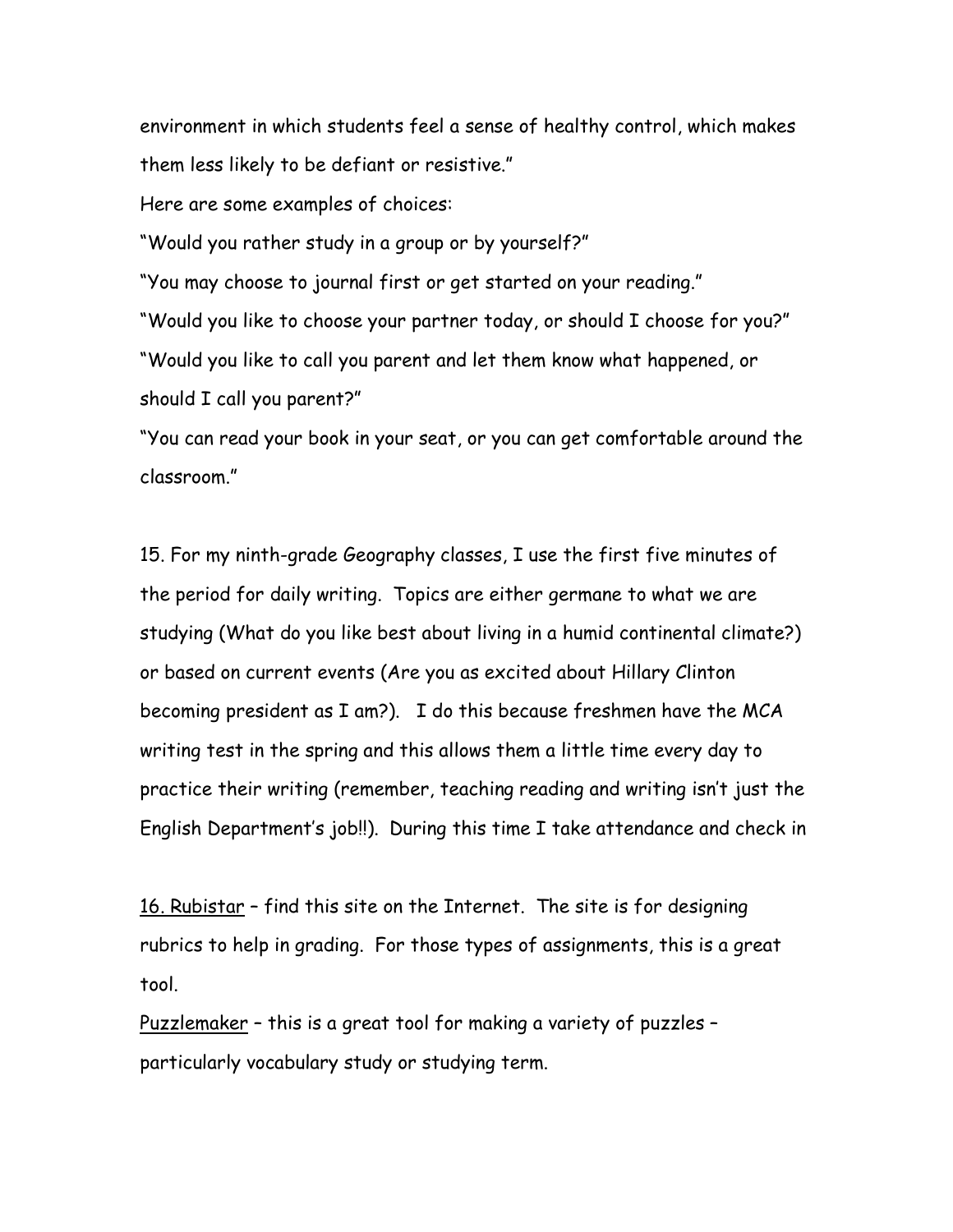Shakespeare Side by Side - this is tool that is probably for English teachers only, but I found this book at Barnes and Noble. On one side of the page is the original Shakespeare text. On the opposite side is an updated version of the text. I use it for some of the complex scenes that I know students will have trouble understanding. It's a good deal for some students.

Citation Machine or Son of Citation Machine – great for trying to work through citing sources – both MLA and APA styles.

Finally, any time I can employ a game for reviewing. My students respond well to Jeopardy style games for reviewing. I know Paul M. uses this regularly. It takes a little while to set up, but it works well.

17. I have to color code everything. Example: In Per. Finance everything is green. (it reminds me of money or the color your textbook). The student's assignment folders, class assignments on the whiteboard, and my resource folders are all green. The students can even coordinate their notebooks, folders, or binders the same color. It is the only way I can keep track of everything.

18. Discipline: The Greatest Killer of Teachers

By William J. Rush

19. The greatest teacher in the world cannot teach unless good classroom discipline is maintained. Likewise, a good disciplinarian does not necessarily make a good teacher. Although none of the following principles is new how many of them do your teachers apply?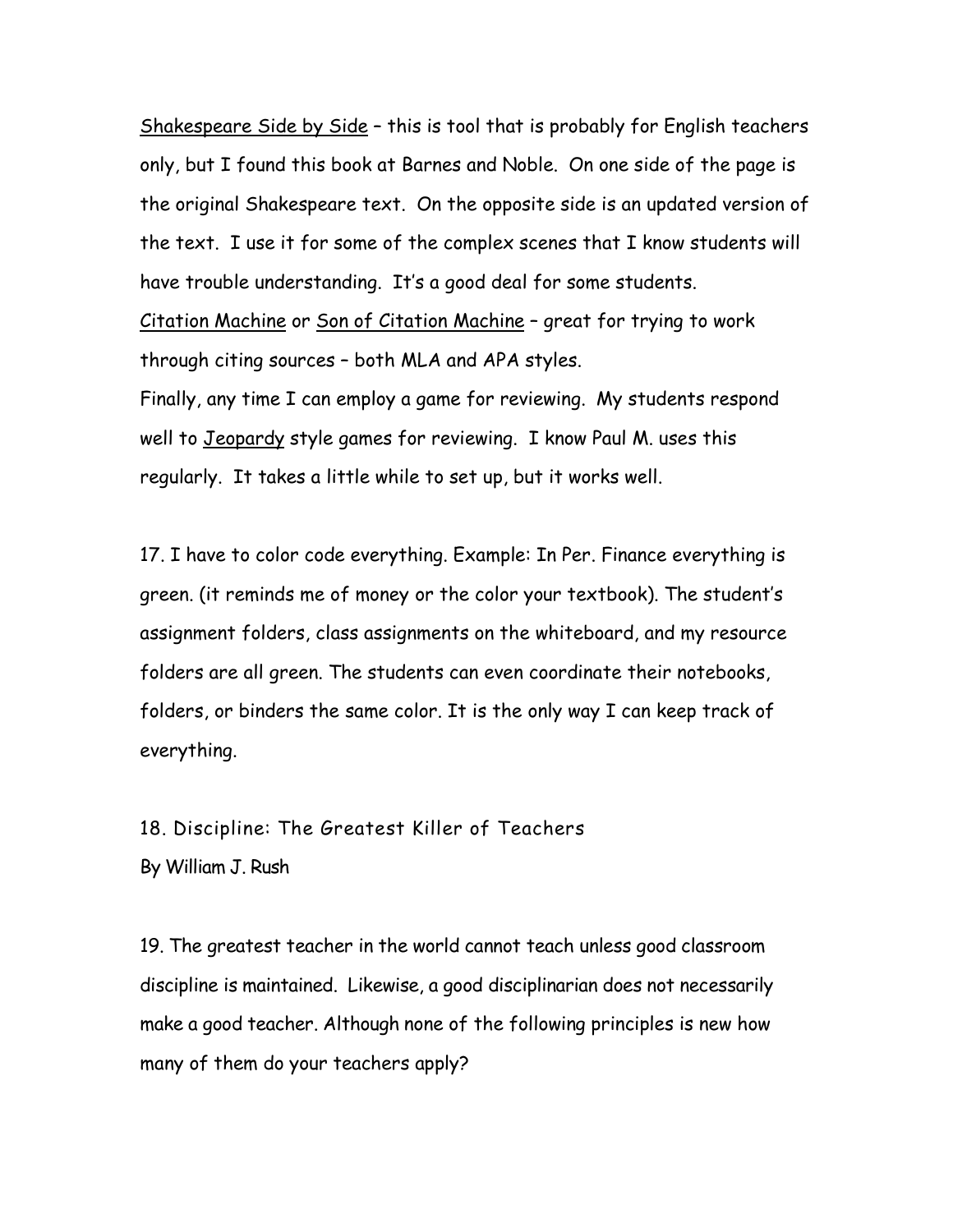- Learn all you can about previous school experiences of your students (but do not let
	- this information bias you).
- Be prepared for class. Ten seconds of idle time can develop into 10 minutes of problems.
- Make your assignments reasonable and clear.
- Be a good and neat dresser, be businesslike, and be friendly.
- Be prepared for the unexpected (whatever it may be).
- Keep rules to minimum basic rules are needed, but many rules have no real purpose.
- Be consistent (for 180 school days)
- You're a fool if you punish the entire class for the actions of a few.
- Never say anything to a student in front of a class that you would not say in the presence

of his or her parents.

- Never, never, never humiliate a student in front of others.
- Students have plenty of buddies. Don't be a buddy; be a teacher.
- Don't be afraid to apologize.
- Use the telephone. Let the parents work with you.
- Never argue with a student in front of the class. The odds are 25 to 1 that you'll lose.
- Believe it or not don't see and hear everything.
- Be enthusiastic it's contagious.
- Don't be a screamer. A barking teacher does nothing but make noise.
- Don't make study a punishment. You cannot motivate a student to "learn a punishment."

Think about that statement.

- Know your students' hobbies, interests, problems, friends, etc., and show a sincere interest in these things.
- Keep administrators informed when dealing with problem students.

William J. Rush is principal, Wilbur Watts Middle School, Burlington,N.J.

#### 20. STAY CURRENT and RELEVANT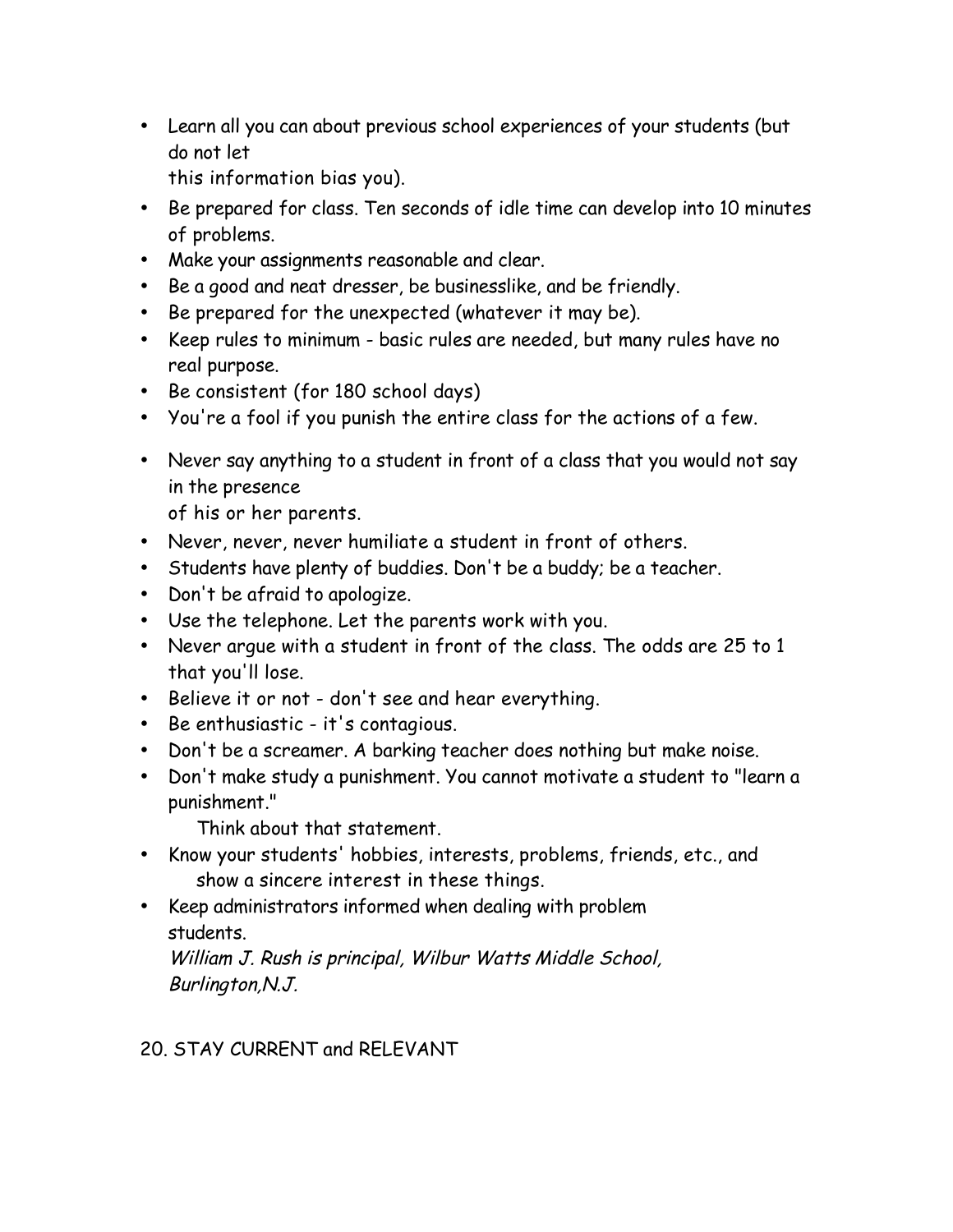I find it very useful to relate all the material I am teaching to current societal tendencies. I always try to ask myself – "Why do I want my students to learn this, and how can I make it interesting?"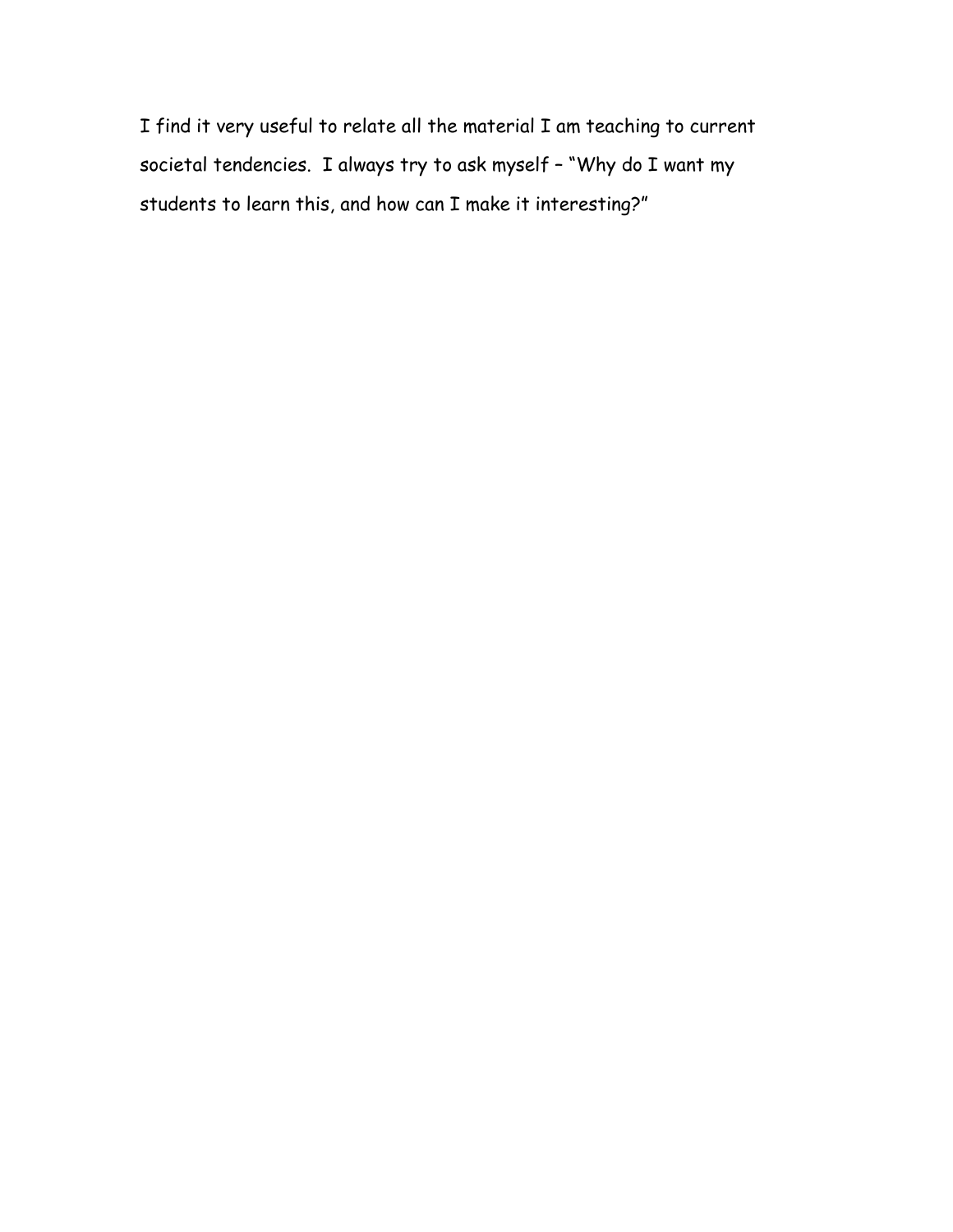#### **Advanced Make-Up Work**

#### **\*\*Please let me know at least 3 days in advance.\*\***

Talk to me before or after school, or during lunch. Not during class!!

- 1. Name:
- 2. Date(s) you will miss:
- 3. Reason:
- 4. Any quizzes or tests missed?
- 5. If yes, when will you make them up? Specifically list the date and time.
- 6. Any lesson or worksheets you're going to miss?
	- o If yes write them down and I will provide the worksheets or notes for you before you leave?

\*\*Please sign your name below

Student Signature

\_\_\_\_\_\_\_\_\_\_\_\_\_\_\_\_\_\_\_\_\_\_\_\_\_\_\_\_\_\_\_\_\_\_\_\_\_\_\_\_\_\_\_\_\_\_

Note: Failure to make up the assigned work you missed by the date will result in **NO CREDIT** given.

Tony Soderberg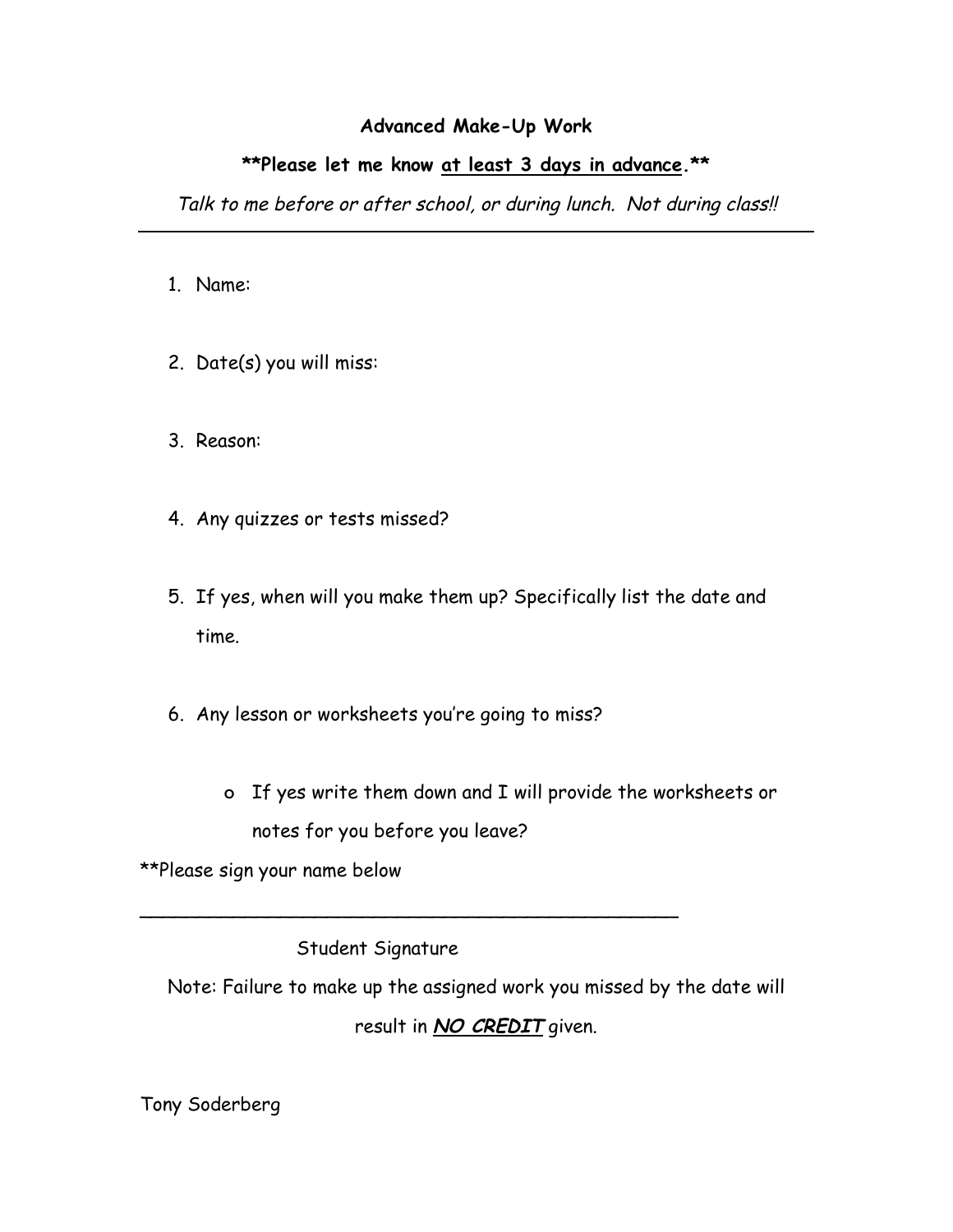#### **Returning from an Excused Absence**

#### **\*\*You have N+1 days to make up your work.\*\***

Talk to me before or after school, or during lunch. Not during class!!

- 1. Name:
- 2. Date(s) you missed:
- 3. Reason:
- 4. Any quizzes or tests missed?
- 5. If yes, when will you make them up? Specifically state the date and time.

\*\*Please sign your name below

Student Signature

\_\_\_\_\_\_\_\_\_\_\_\_\_\_\_\_\_\_\_\_\_\_\_\_\_\_\_\_\_\_\_\_\_\_\_\_\_\_\_\_\_\_\_\_\_\_

Note: Failure to make up the assigned work you missed by the date will result in **NO CREDIT** given.

Tony Soderberg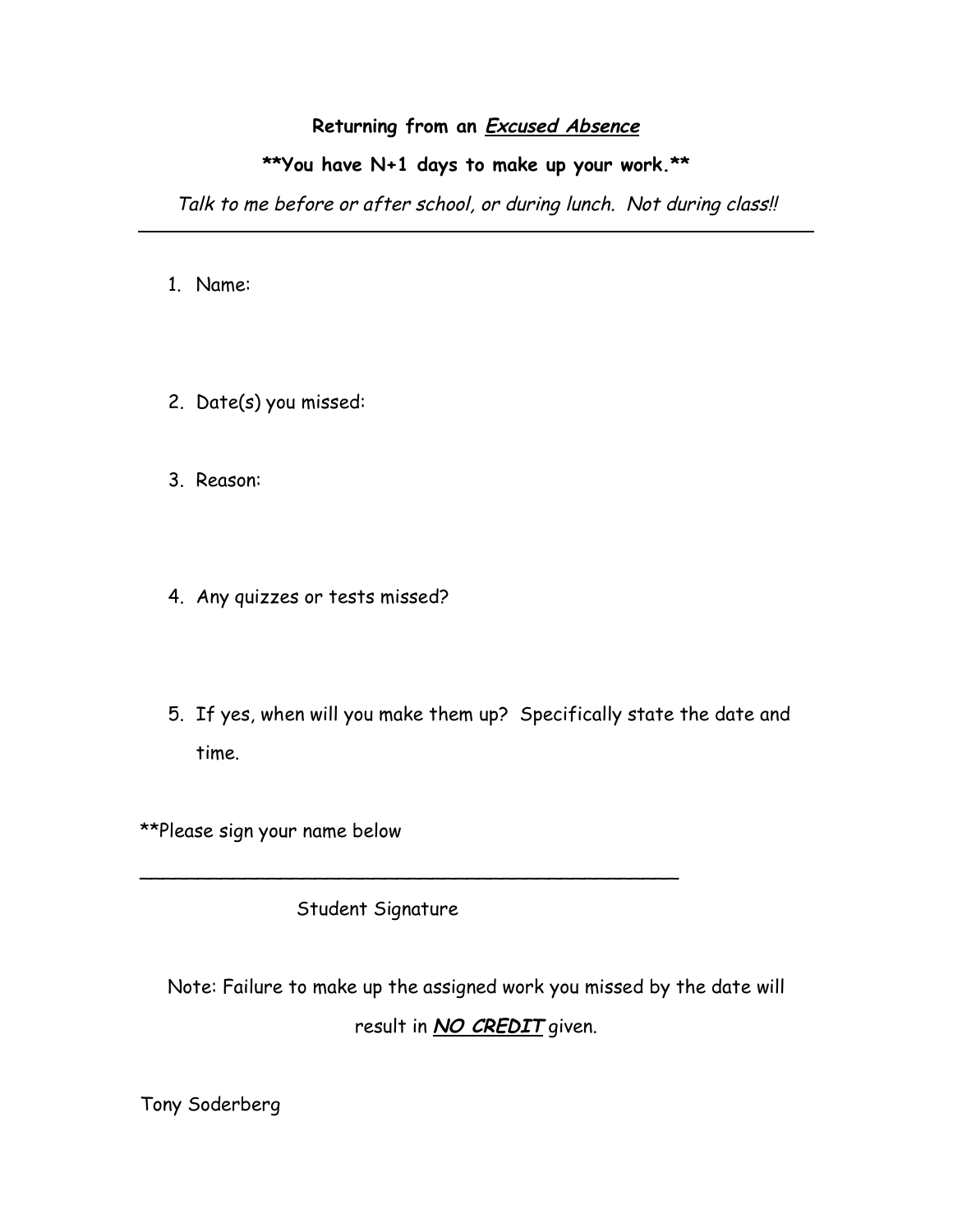**Helpful hint for students -** I always talk to them about the school days and weekend days they have been given to complete their work. That they need to consider how long it takes to complete each part of the assignment and that they need to plan for the completion of the work. They need to look at their schedule and plan time for working. If they can't do it all one night they need to spread out the work so that they give themselves enough time. Waiting and then telling me they didn't have enough time is their decision. They need to become a better student by using their time wisely. Before the assignment is due I try to ask them how many have started the assignment. Did they plan for it or will their weekend plans take residence? **Organizational tip –** I have to make myself a list and than prioritize so that I don't allow the little things to get in the way. What HAS to be finished first! Or, which one is the most important.

**Classroom management –** I always tell myself that what I permit, I promote. If I don't want to send the message to my students that their behavior is ok. Than I'm the one that has to make sure it changes! Shelli Fenske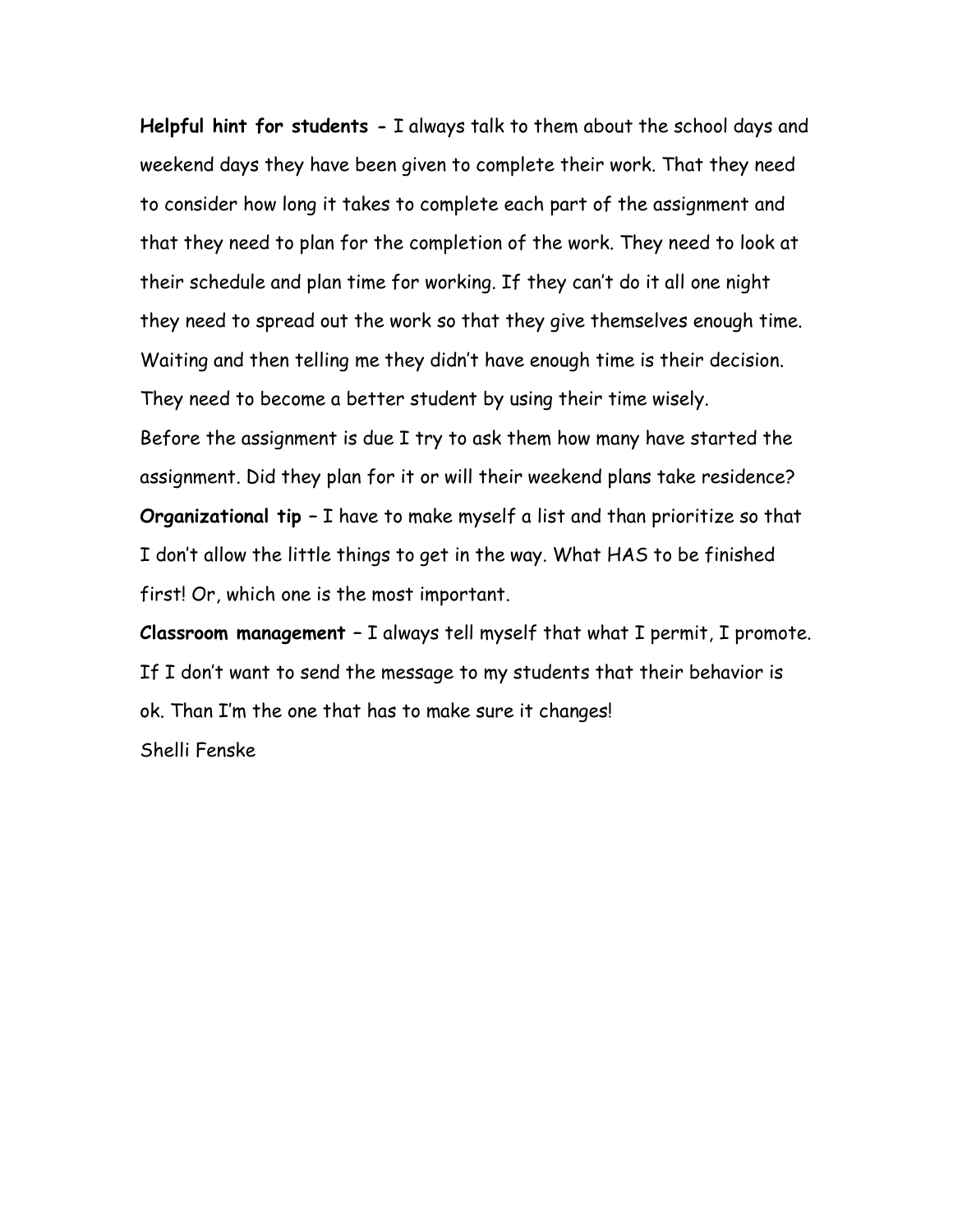#### Biology/Anatomy/Environmental Science:

- 1. Students play bingo by having cards with scientific terms and I draw out slips of paper with common descriptions or terms.
- 2. The students do research and see a video on an environmental topic. Later in the week, teams are formed and we have a debate on the specifically chosen topic. They must have an opening statement, information to back up their viewpoint, and a closing statement.
- 3. Selected students work as lab assistants helping elementary students do a cell lab.
- 4. Students do an extra credit lab at the beginning of the year which involves them looking up specific organisms may be studied during the year. The students are in pairs and have to match up the organisms on the list with the correct slide.
- 5. A scavenger hunt is done at the end of the year as a recap to the Biology course. Items are listed with specific point values that they can bring in and earn up to 100 points. It's a hands on review of topics we covered and items we did not have time to get through.

#### Mike Anderson

Teaching tip: I allow students one pass per quarter. I have a folder at the front of the room in which they must sign out when they use their one pass. This limits interruptions.

Pat Reider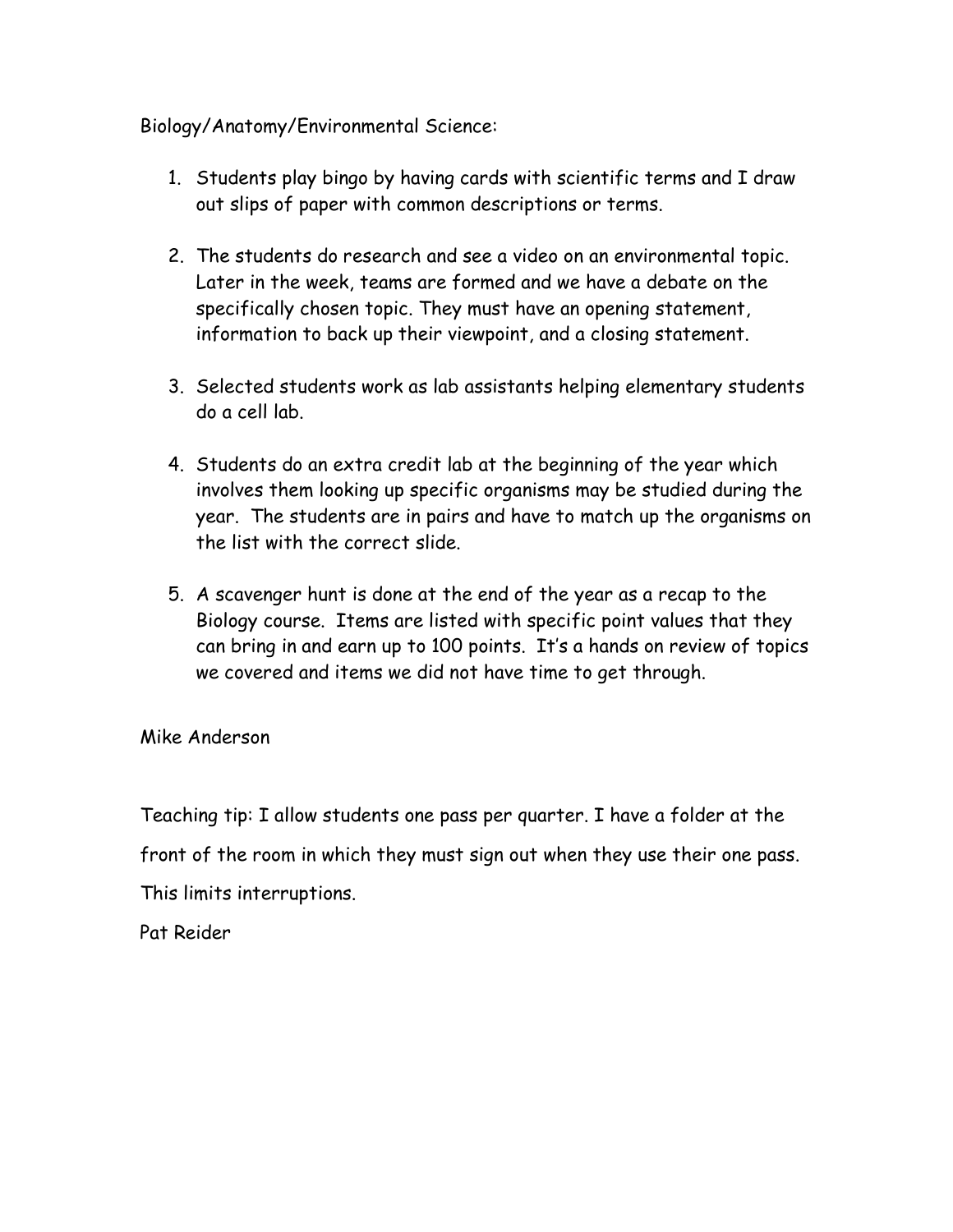**Name \_\_\_\_\_\_\_\_\_\_\_\_\_\_\_\_\_\_\_\_\_\_\_\_\_\_ Class Period \_\_\_\_\_\_**

#### **Article Review**

- Name of Article:
- Date:
- Author and Page Number of Article:
- Briefly state the main idea of this article (using a minimum of 3 sentences):
- List three important facts that the author uses to support the main idea:
- 1.
- 2.
- 3.
- What information or ideas discussed in this article have also been discussed in class or other readings that you have done?
- List any examples of bias or faulty reasoning that you found in the article.
- List any new terms or concepts that were discussed in the article, and write a short definition.

Amanda Bagne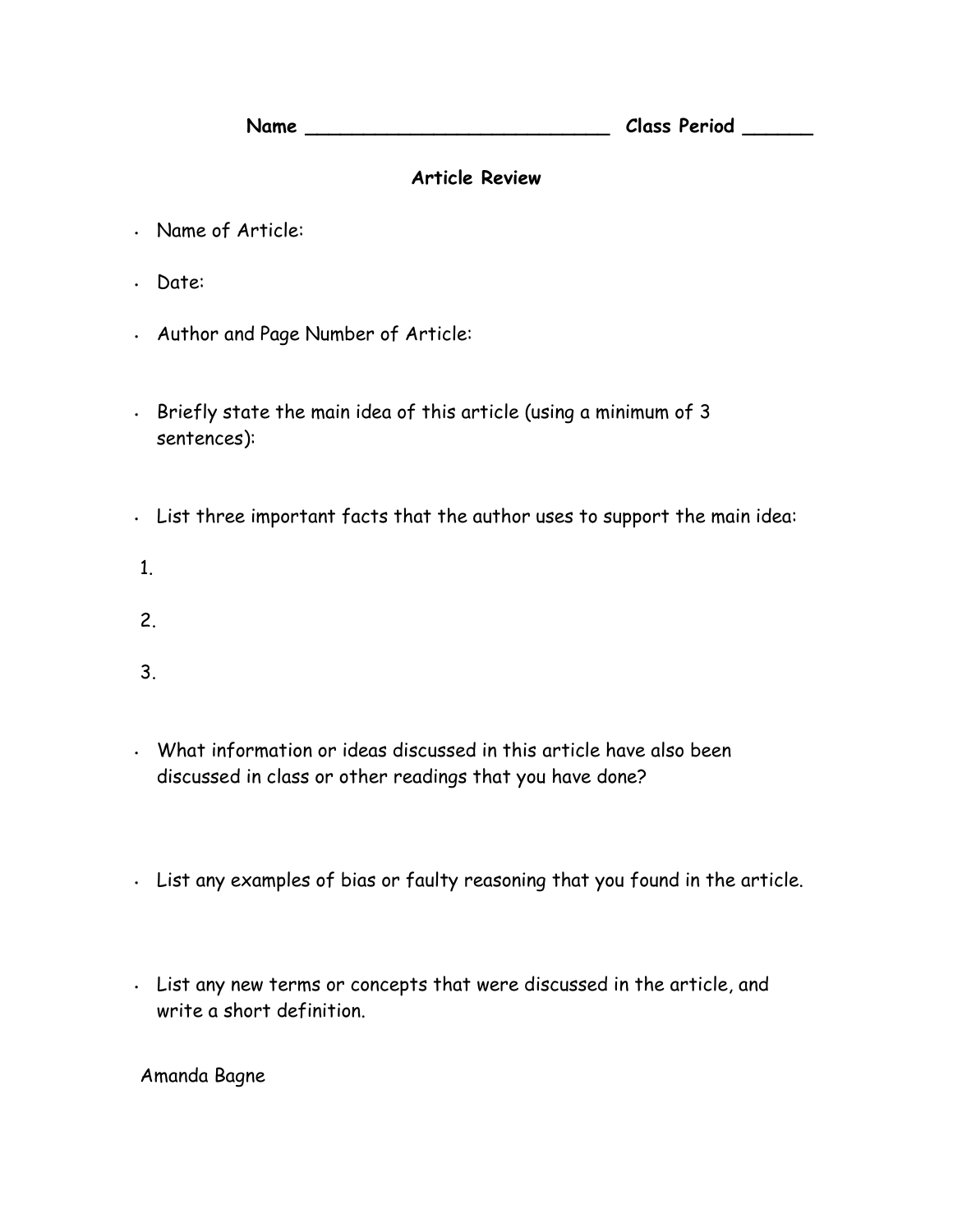After I have taught and re-taught a grammatical concept in Spanish I ask a small group - say 2 or 3 - to explain it to the class from the front of the room, using the board with examples. I usually do this instead of ME representing it again for review. I then ask annoying questions. It helps them get a better/different look @ the concept.

Catherine Olsen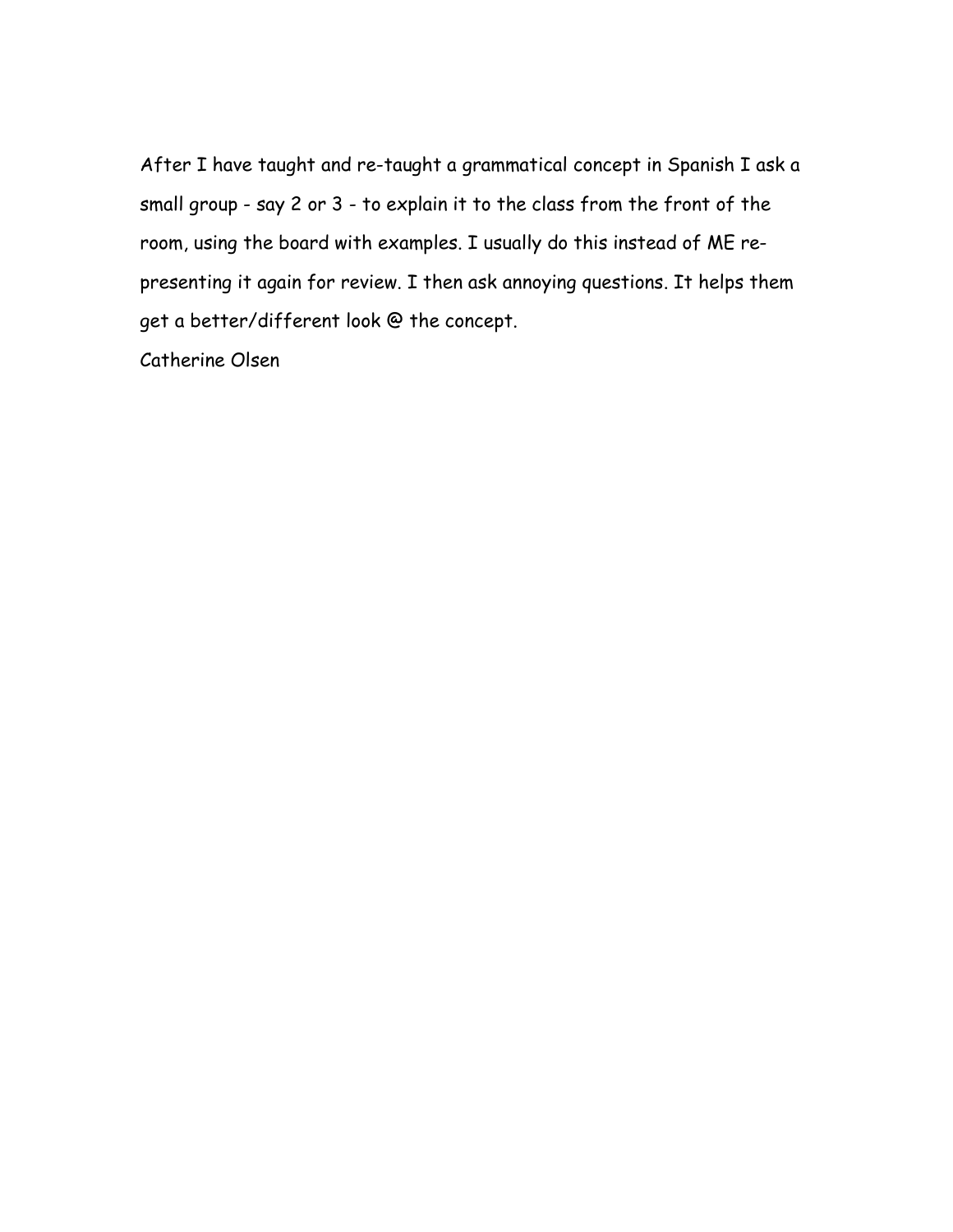(If they do, they lose their recorder/turn to play for the rest of the class period)

I also have an incentive program in place to encourage the students to be responsible for their own behavior. Each class has a small, laminated sticker chart on the wall. But I use a wet erase marker to put an "X" in the box so they can be used repeatedly. When a class comes into my room, I have two tally marks on the marker board. If the class as a whole is interrupting my teaching, a tally mark is erased. If they still have one or two tally marks left on the board at the end of class, then I mark an "X" in a box on their class chart. I give them a free day after they have filled ten boxes, and they then have a choice of watching a music related video or playing music learning games on their next visit to my room. It's interesting that some school systems I have taught in did not need such a program in order to maintain a positive learning environment. Each one is different and we will always need to make adjustments accordingly. Whatever plan you come up with, I feel it is imperative that you use a positive approach in dealing with behavior rather than punitive.

Definite seating arrangements are a must in your classroom. I have the students in K-4 sitting in a circle on the floor. Fifth and sixth grade students sit on chairs. It has worked well for me to seat the older students in alternate groupings of two girls, two boys, etc. Since the students are in my classroom for only an hour each week, I keep the same seating arrangement for an entire quarter before changing. Unless, of course, you need to solve an immediate problem! I never let the students choose their own spots to sit.

In conclusion, here are some more suggestions from my own experiences that I hope will help in establishing a well managed classroom and make your job much more enjoyable:

- 1. Establish a definite student routine for entering and leaving your classroom
- 2. Until you have a better idea of how much can be accomplished in one class period, always have MORE than enough material to fill the class time
- 3. Keep humor in your classroom
- 4. Never humiliate a student in order to stay in control--preserve their